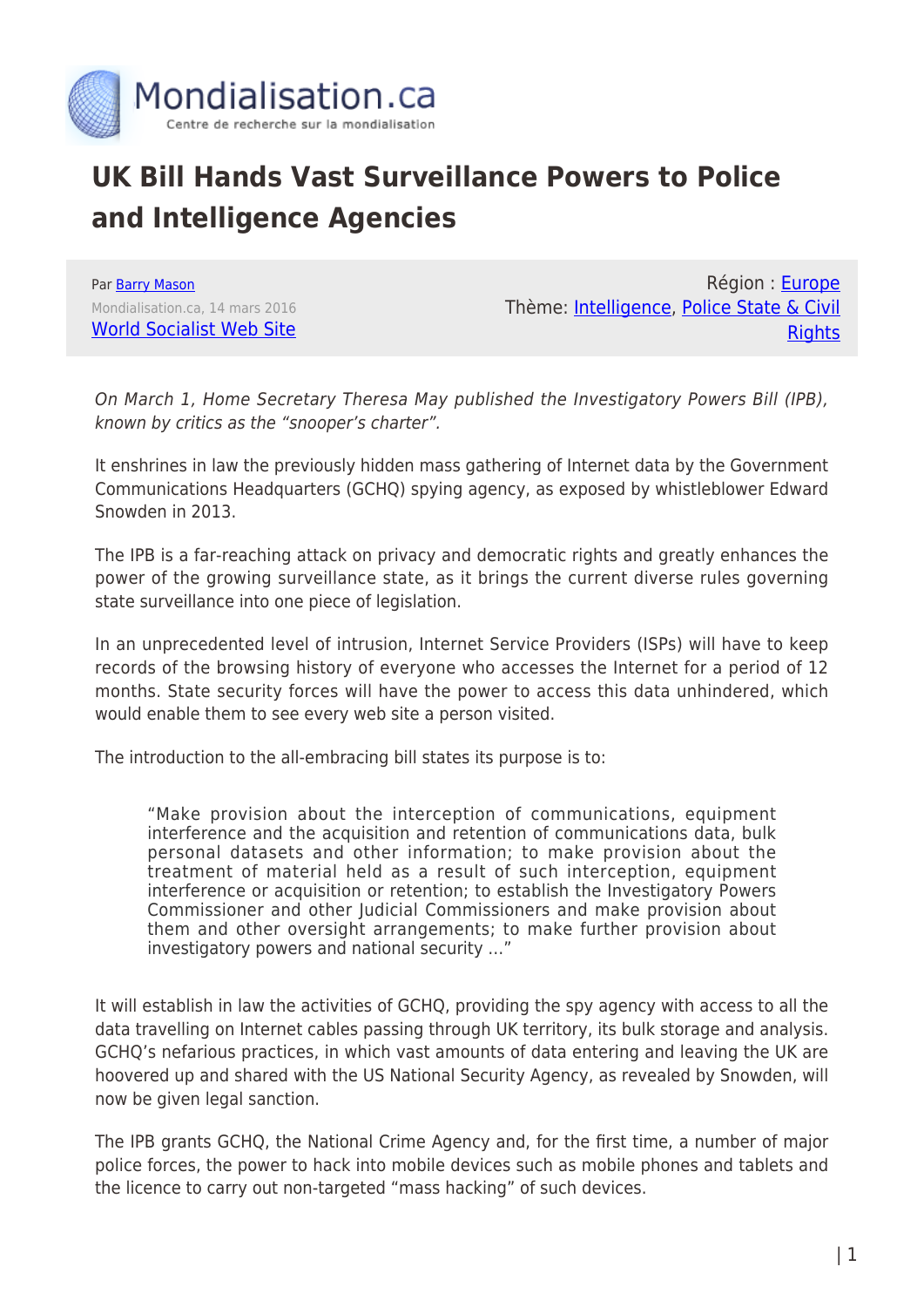The Home Office claim that the police power to hack individuals' electronic devices dates back to the 1997 Police Act and would, in any case, only be used in "exceptional circumstances". This is flatly contradicted by the head of the Metropolitan Police technical unit, Paul Hudson, who, in evidence to Parliament's scrutiny committee, said such powers were used by police "in the majority of serious crime cases". Hudson refused to provide any further information on his assertion in a public forum.

The Conservative government is allowing the unprecedented state surveillance of citizens on the basis that its snoopers need judicial legislation as well as the say-so of a government minister—the so-called "double lock" system. The double lock was trumpeted by the government as an assurance that the privacy of UK citizens would not be violated. This is a fraud.

In effect, the role of the judiciary will be to ensure there is a prima facia case for any hacking and establish that procedures have been followed. Their designated role under the IPB is to merely rubber stamp the minister's decision, which will be paramount.

Moreover, access to web browsing records by the police and other security forces is totally exempt from the double lock and does not need to be authorised by a minister backed up by a judge.

The IPB also explicitly permits the use of spying techniques to bolster the country's "economic well-being", if this is linked to "national security" concerns. This could be widely interpreted to include many events, including industrial action taken by a group of workers.

The IPB has enormous legal implications, as it also undermines confidentiality between lawyers and their clients. Peter Carter QC, chair of the Bar Council Surveillance and Privacy Working Group, in a posting on the PoliticsHome web site on March 3 stated:

"The Bill undermines the right to a fair trial because barristers will no longer be able to reassure clients that their communications, which the public interest demands should be immune from state intrusion, are in fact private and confidential. It will, for example, allow authorities to listen in on clients and lawyers who are in the middle of a legal dispute against the Government".

An attempt by the Tories to introduce the snooper's charter under the previous Conservative/Liberal Democrat coalition was blocked when the Liberal Democrats withdrew support. Immediately following the outcome of the May 2015 election, in which the Tories gained an absolute majority, Home Secretary Theresa May announced her intentions to reintroduce the bill and make it law by the end of 2016.

The government is keen to rush the IPB through Parliament, and hopes to utilise the campaign leading up to the referendum on the UK's membership of the European Union on June 23, in order to minimise public scrutiny of its passage through Parliament.

This has led to criticism even from within the ranks of the Tory party. The Independent newspaper noted February 27,

"The former Tory leadership contender David Davis said there was 'no doubt' that the government wanted to rush the Bill through Parliament to avoid scrutiny. Government whips have told Labour that the Bill will be published on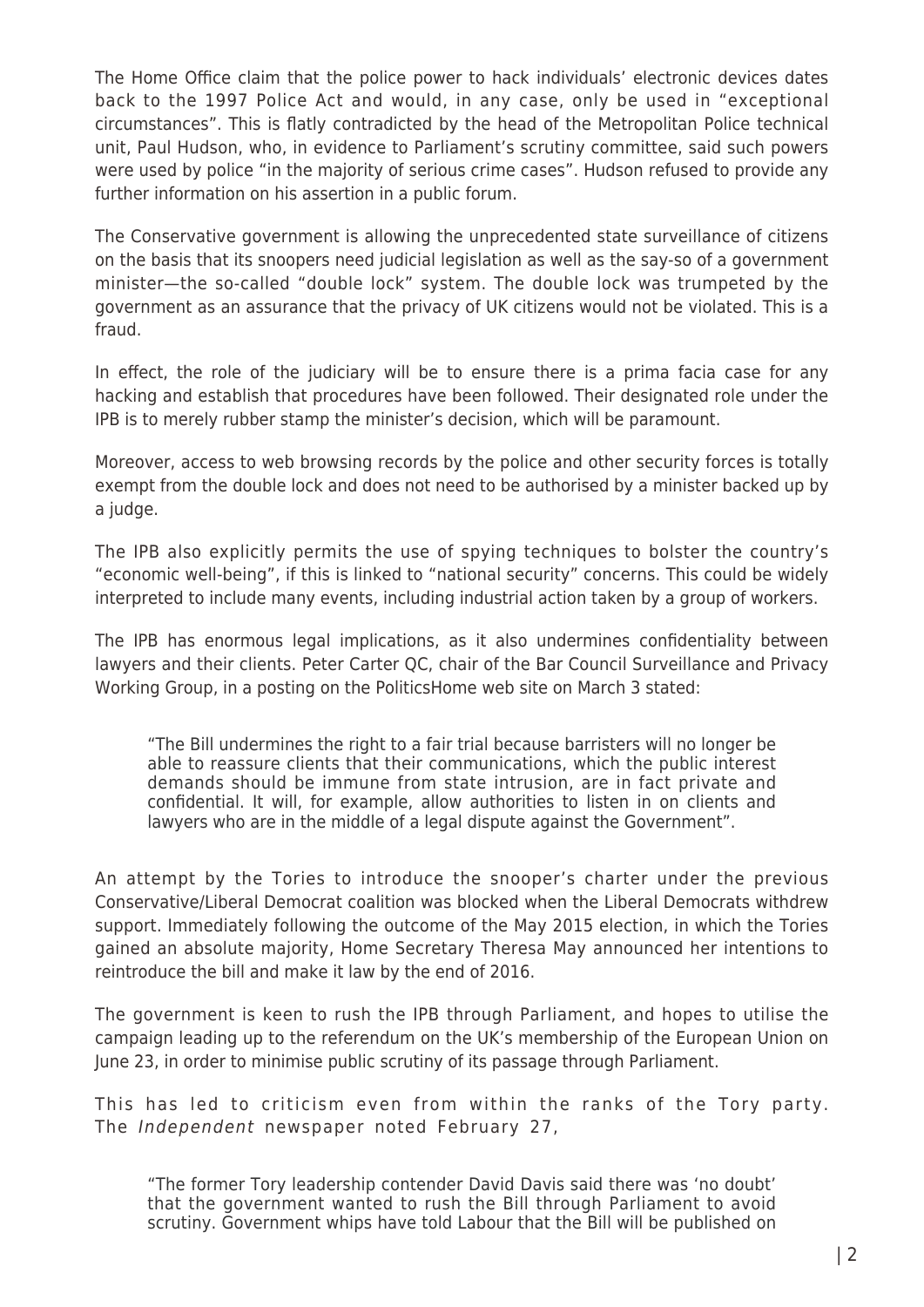1 March, with a second reading—giving MPs a line-by-line debate on the Bill scheduled for 14 March. The Bill will then go to committee stage from scrutiny on 22 March, with a final vote expected in Parliament by the end of April".

An open letter, urging the government to delay the bill, published in the Conservative supporting Daily Telegraph, had over 100 signatories including Davis, Liberal Democrat leader Tim Farron and Green Party MP Caroline Lucas, as well as the directors of human rights organisations Amnesty UK and Liberty, and leading academics.

The letter does not oppose state spying on the population in principle, stating,

"Intelligence agencies and the police require strong surveillance powers. Their powers and responsibilities—as well as their limits—must be clear to be effective. All three parliamentary reports on the draft Investigatory Powers Bill concluded that it does not meet the requirements of clarity, consistency and coherence".

The letter states that the "intention to pass the IPB this year is not in the nation's interest" (emphasis added).

A draft version of the bill published in November last year was scrutinised by three parliamentary committees, as part of the pre-legislative process. Their concerns and recommendations over privacy implications were supposed to be addressed in the revised March 1 bill.

The most important of these, the Intelligence Services Committee (ISC), produced an 18 page report on the proposed bill. The ISC is tasked with overseeing the work of the intelligence services. It is composed of former ministers, appointed by the prime minister, in consultation with the Leader of the Opposition, currently Jeremy Corbyn. Its workings are kept secret, and the prime minister filters its reports to Parliament.

The ISC and the other committees, while critical of the wording and presentation of the IPB, fully support its intentions.

Online IT industry news web site The Register posted a commentary on this fraudulent "scrutiny" process last month, noting,

"The Intelligence and Security Committee of Parliament has warned the Government that it needs to make 'substantive amendments' to its draft Investigatory Powers Bill, before proceeding to outline changes which don't appear to be very 'substantive' at all".

It described the ISC report as, "essentially a diligence exercise in legislative drafting" that was "largely targeted at the bill's sloppy and rushed construction … rather than the powers contained therein".

In response to the feeble treatment from the bodies ostensibly charged with scrutinising the bill, the Home Office did nothing more than add the single word, "privacy" to the title of Part 1 of the bill, and sent it back to be passed into legislation.